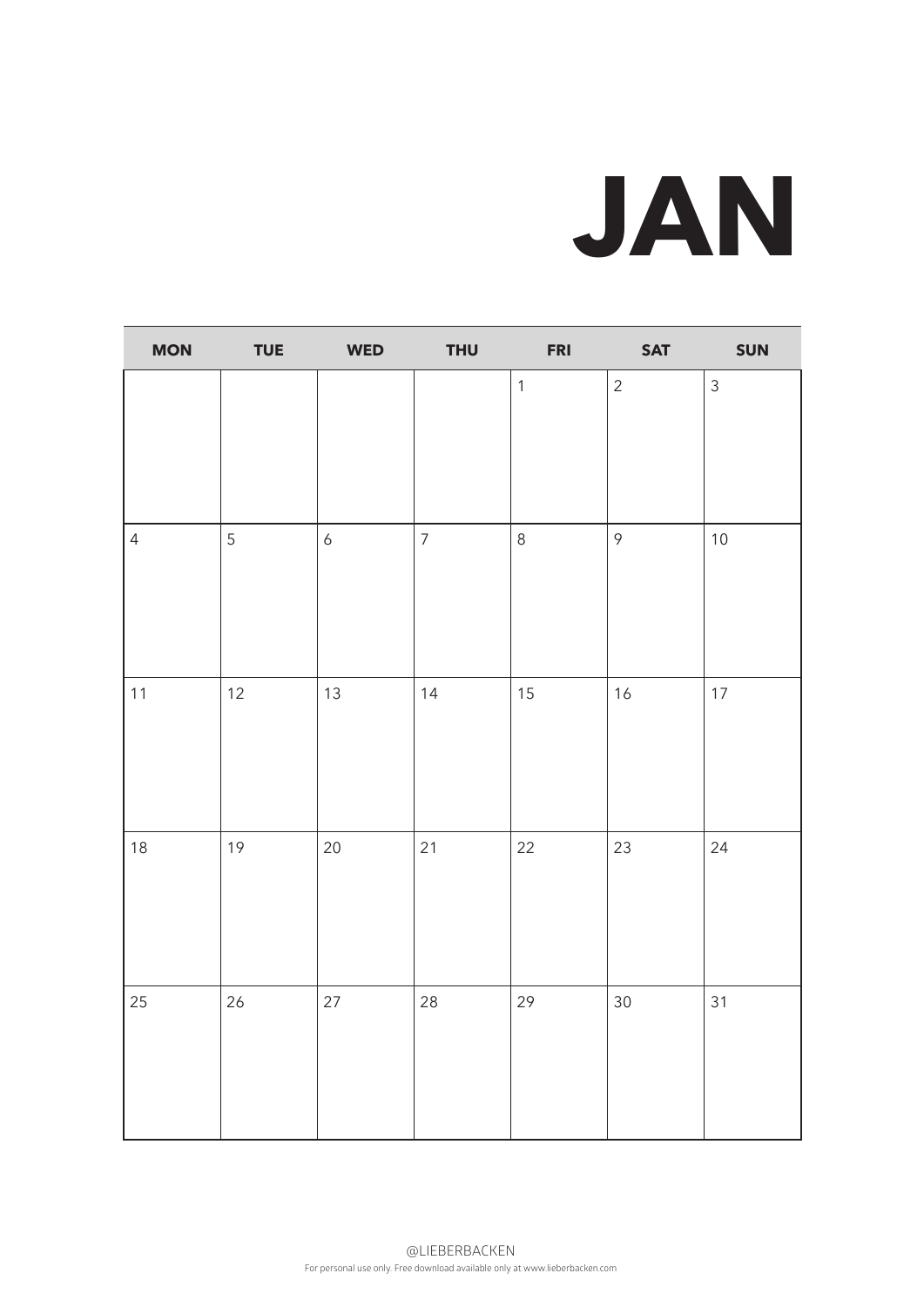

| <b>MON</b>   | <b>TUE</b>    | <b>WED</b>     | <b>THU</b>     | <b>FRI</b>  | <b>SAT</b>       | SUN              |
|--------------|---------------|----------------|----------------|-------------|------------------|------------------|
| $\mathbf{1}$ | $\sqrt{2}$    | $\mathfrak{Z}$ | $\overline{4}$ | $\mathsf S$ | $\boldsymbol{6}$ | $\boldsymbol{7}$ |
| $\,8\,$      | $\mathcal{P}$ | $10$           | 11             | 12          | 13               | 14               |
| $15\,$       | $16$          | 17             | 18             | 19          | $20\,$           | $21$             |
| 22           | 23            | 24             | 25             | 26          | 27               | 28               |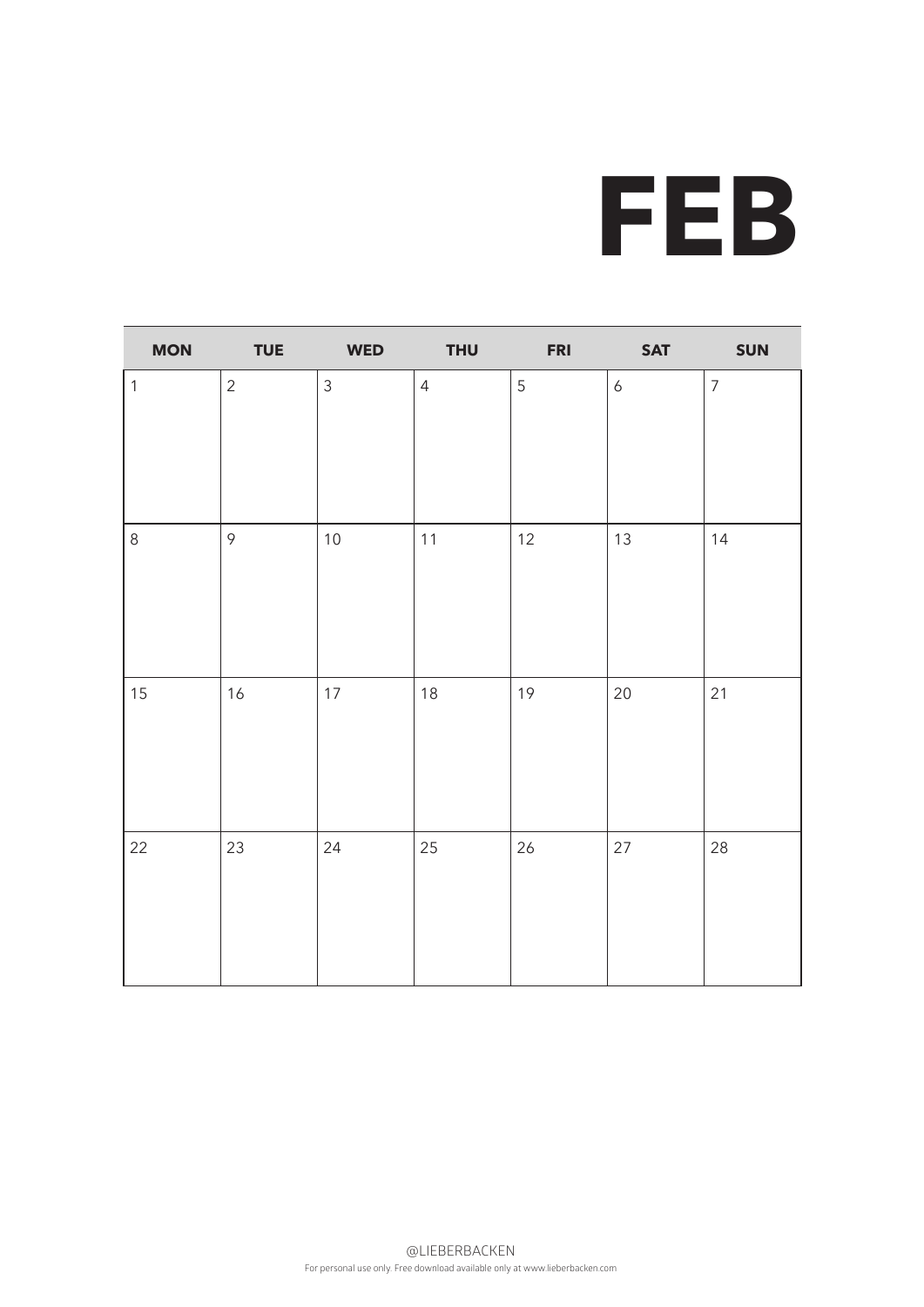# **MAR**

| <b>MON</b>   | <b>TUE</b>     | <b>WED</b>     | <b>THU</b>     | <b>FRI</b> | <b>SAT</b>       | SUN            |
|--------------|----------------|----------------|----------------|------------|------------------|----------------|
| $\mathbf{1}$ | $\overline{2}$ | $\mathfrak{Z}$ | $\overline{4}$ | 5          | $\boldsymbol{6}$ | $\overline{7}$ |
|              |                |                |                |            |                  |                |
| $\,8\,$      | $\mathcal{P}$  | $10$           | 11             | 12         | 13               | 14             |
| 15           | 16             | $17$           | 18             | 19         | 20               | 21             |
| 22           | 23             | 24             | 25             | 26         | 27               | 28             |
| 29           | 30             | 31             |                |            |                  |                |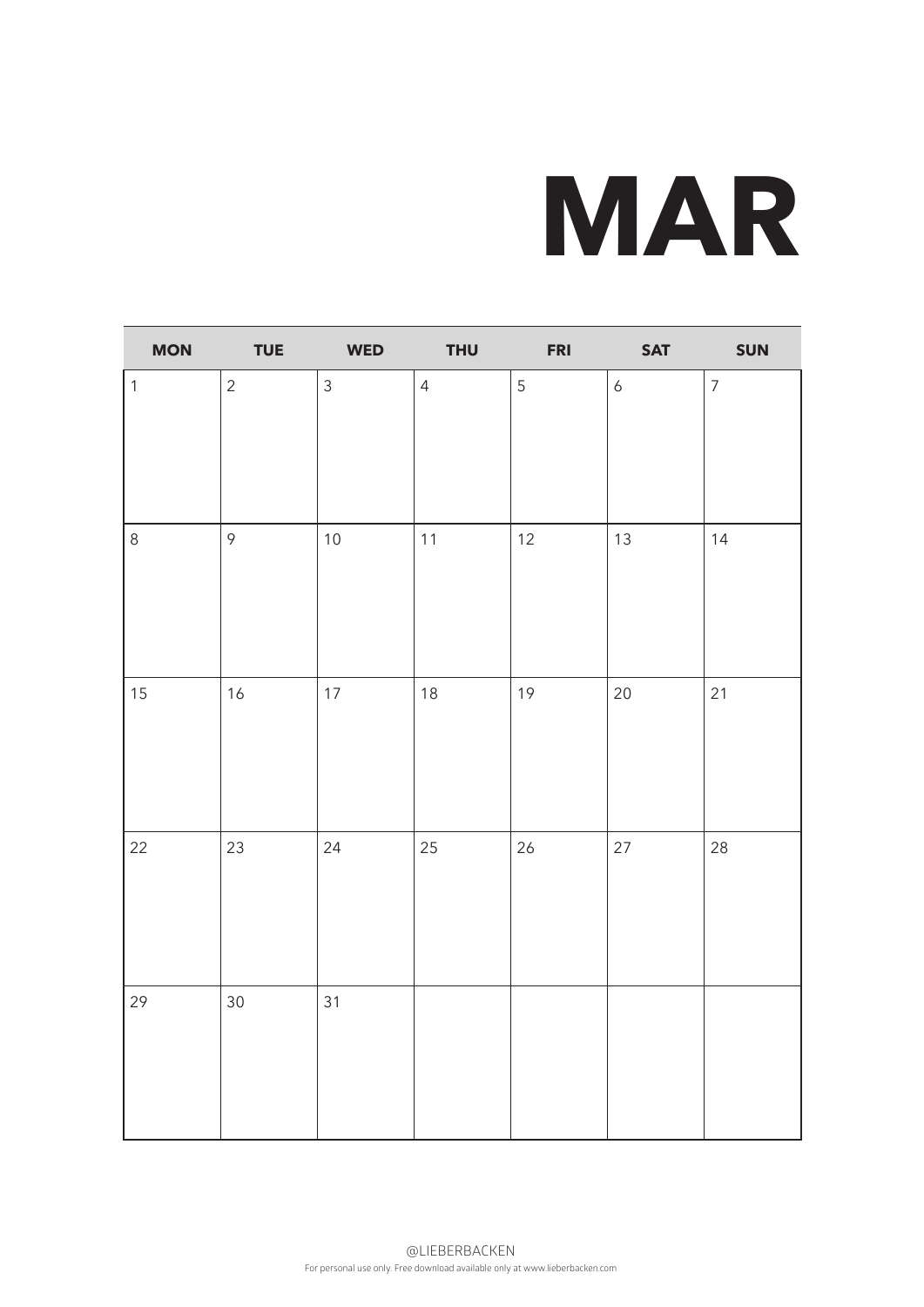### **APR**

| <b>MON</b>     | <b>TUE</b>       | <b>WED</b>     | <b>THU</b>   | <b>FRI</b>     | <b>SAT</b>     | SUN            |
|----------------|------------------|----------------|--------------|----------------|----------------|----------------|
|                |                  |                | $\mathbf{1}$ | $\overline{2}$ | $\overline{3}$ | $\overline{4}$ |
| $\overline{5}$ | $\boldsymbol{6}$ | $\overline{7}$ | $\,8\,$      | $\mathcal{P}$  | $10$           | 11             |
| 12             | 13               | 14             | 15           | 16             | $17\,$         | 18             |
| 19             | 20               | 21             | 22           | 23             | 24             | 25             |
| 26             | 27               | 28             | 29           | $30\,$         |                |                |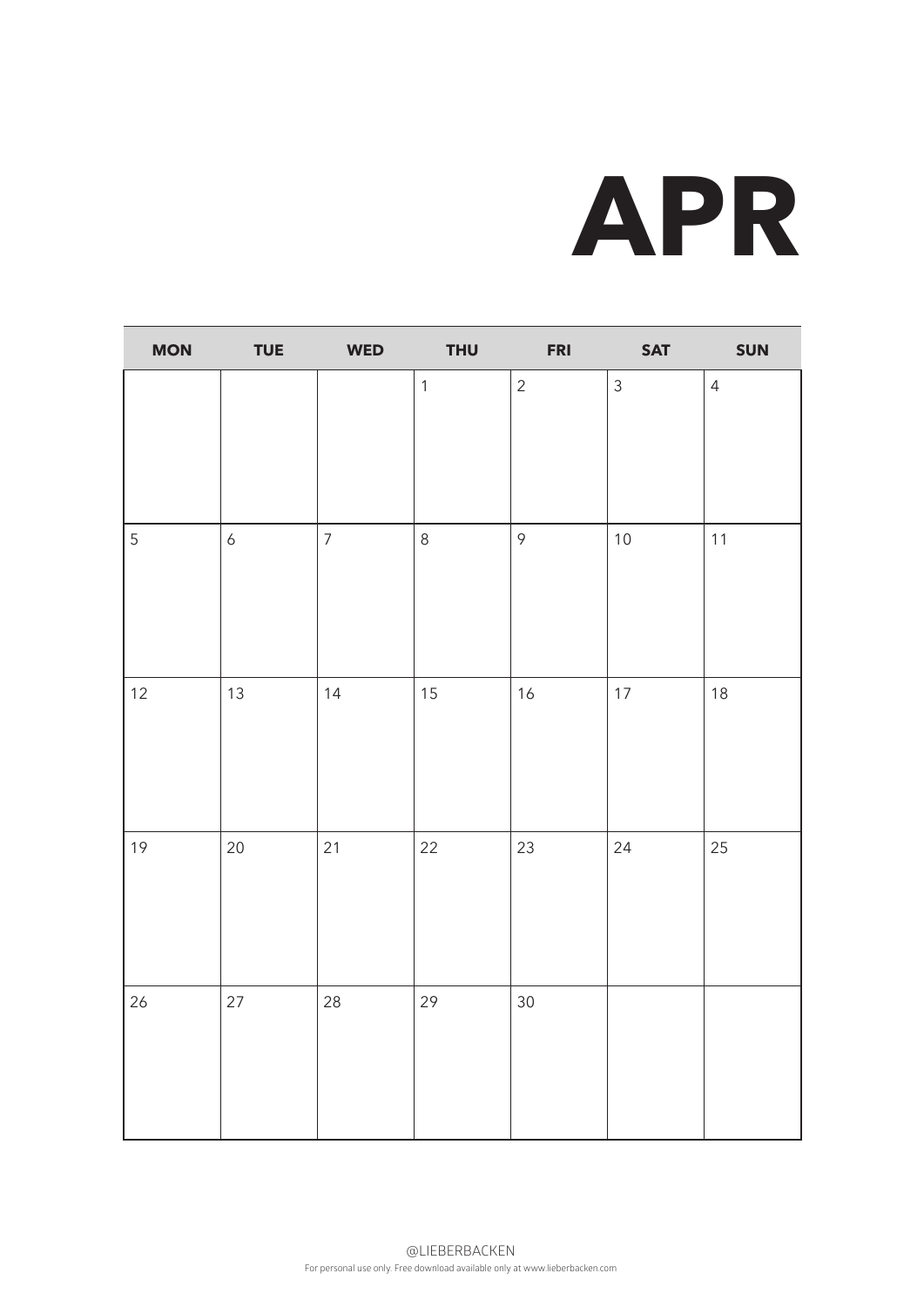

| <b>MON</b>     | <b>TUE</b>     | <b>WED</b> | <b>THU</b>       | <b>FRI</b>     | <b>SAT</b>   | SUN            |
|----------------|----------------|------------|------------------|----------------|--------------|----------------|
|                |                |            |                  |                | $\mathbf{1}$ | $\overline{c}$ |
| $\mathfrak{Z}$ | $\overline{4}$ | 5          | $\boldsymbol{6}$ | $\overline{7}$ | $\,8\,$      | $\mathcal{P}$  |
| $10\,$         | $11$           | 12         | $13$             | 14             | $15$         | $16$           |
| $17\,$         | $18$           | 19         | 20               | 21             | 22           | 23             |
| 24             | 25             | 26         | $27\,$           | 28             | 29           | $30\,$         |
| 31             |                |            |                  |                |              |                |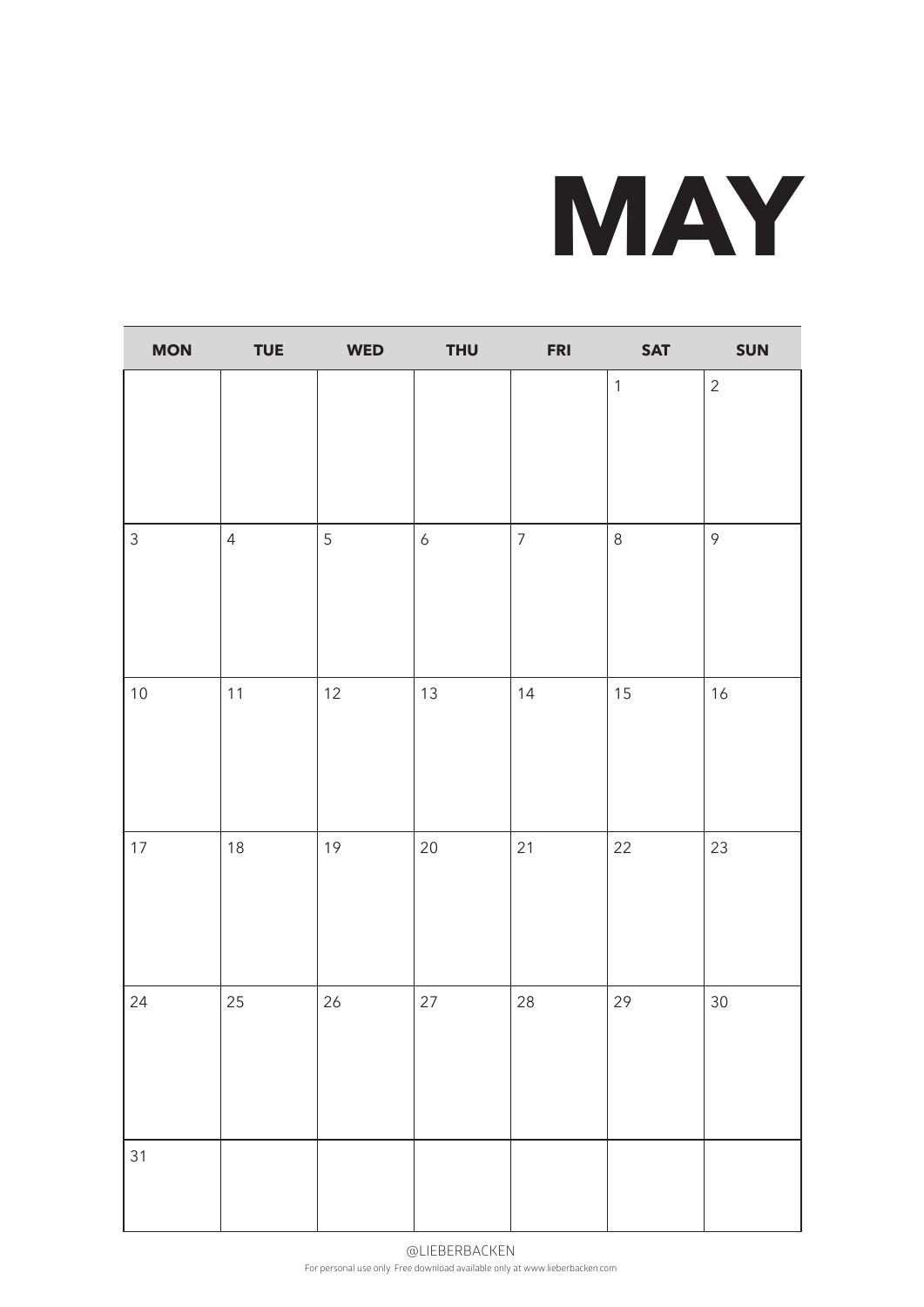# **JUN**

Ī.

| <b>MON</b>     | <b>TUE</b>   | <b>WED</b>     | <b>THU</b>     | <b>FRI</b>     | <b>SAT</b> | SUN              |
|----------------|--------------|----------------|----------------|----------------|------------|------------------|
|                | $\mathbf{1}$ | $\overline{c}$ | $\overline{3}$ | $\overline{4}$ | 5          | $\boldsymbol{6}$ |
| $\overline{7}$ | $\,8\,$      | $\mathcal{P}$  | $10$           | 11             | 12         | 13               |
| 14             | $15\,$       | 16             | $17$           | $18$           | 19         | 20               |
| 21             | $22$         | 23             | 24             | 25             | 26         | 27               |
| 28             | 29           | $30\,$         |                |                |            |                  |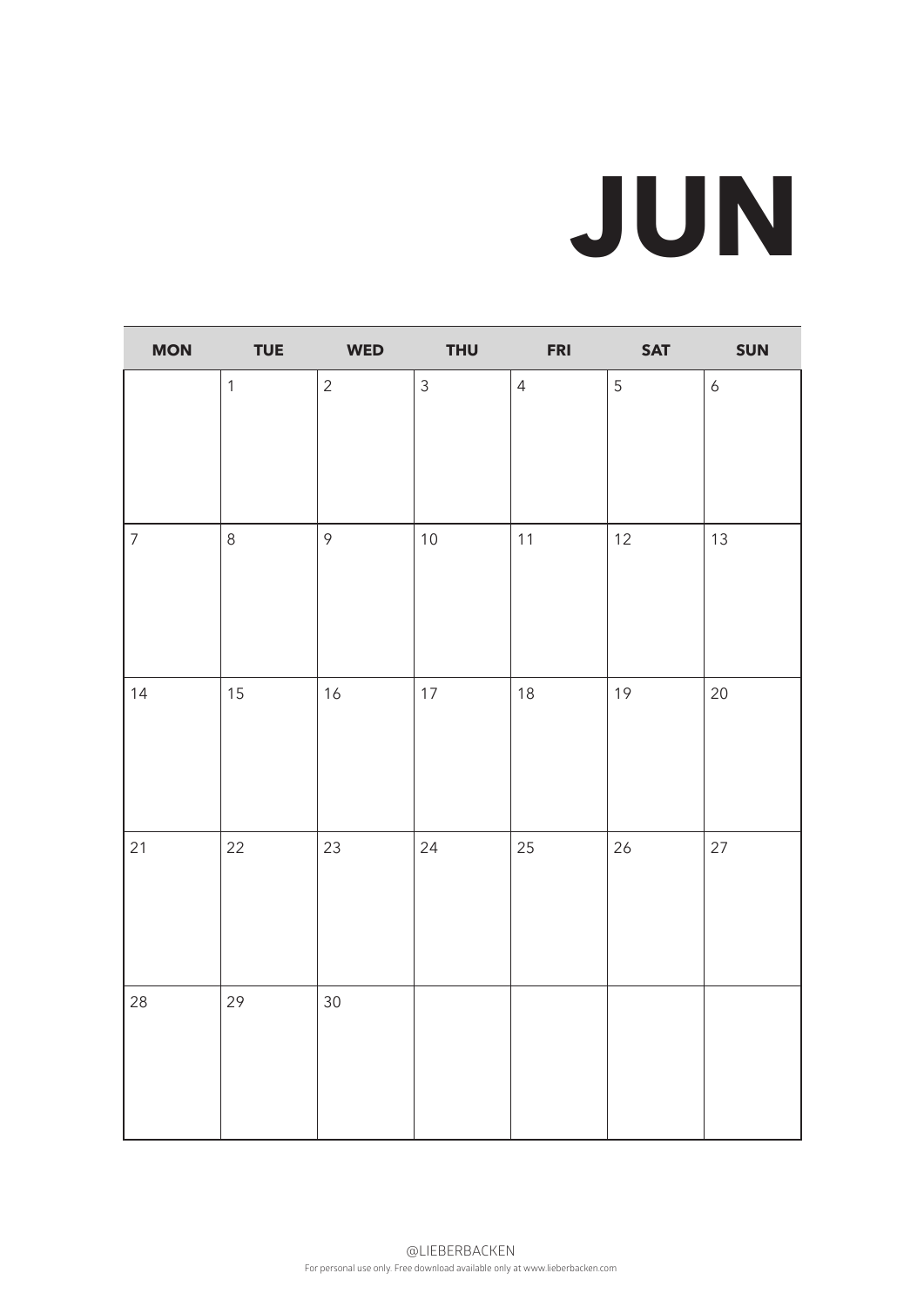## **JUL**

| <b>MON</b>     | <b>TUE</b>      | <b>WED</b>     | <b>THU</b>   | <b>FRI</b>     | <b>SAT</b>     | SUN            |
|----------------|-----------------|----------------|--------------|----------------|----------------|----------------|
|                |                 |                | $\mathbf{1}$ | $\overline{2}$ | $\overline{3}$ | $\overline{4}$ |
| $\overline{5}$ | $\ddot{\delta}$ | $\overline{7}$ | $\,8\,$      | $\mathcal{P}$  | $10$           | 11             |
| 12             | 13              | 14             | 15           | 16             | $17\,$         | 18             |
| 19             | 20              | 21             | 22           | 23             | 24             | 25             |
| 26             | 27              | 28             | 29           | 30             | 31             |                |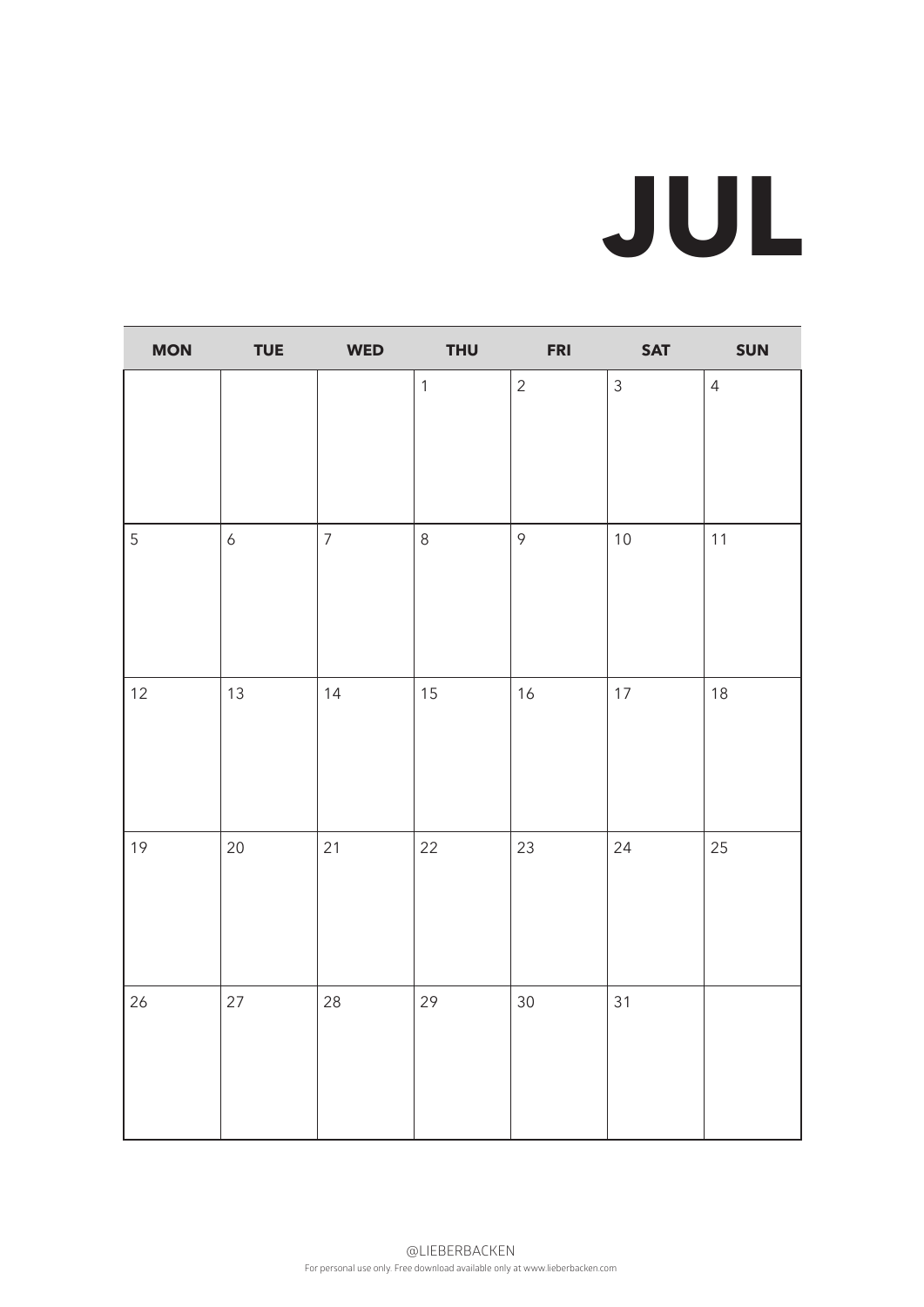# **AUG**

| <b>MON</b>     | <b>TUE</b>     | <b>WED</b>     | <b>THU</b> | <b>FRI</b>       | <b>SAT</b>       | SUN          |
|----------------|----------------|----------------|------------|------------------|------------------|--------------|
|                |                |                |            |                  |                  | $\mathbf{1}$ |
| $\overline{c}$ | $\mathfrak{Z}$ | $\overline{4}$ | 5          | $\boldsymbol{6}$ | $\boldsymbol{7}$ | $\,8\,$      |
| $\mathcal{P}$  | $10$           | $11$           | 12         | 13               | $14$             | $15$         |
| $16$           | $17$           | $18$           | 19         | 20               | 21               | 22           |
| $23\,$         | 24             | 25             | 26         | $27\,$           | $28\,$           | 29           |
| $30\,$         | 31             |                |            |                  |                  |              |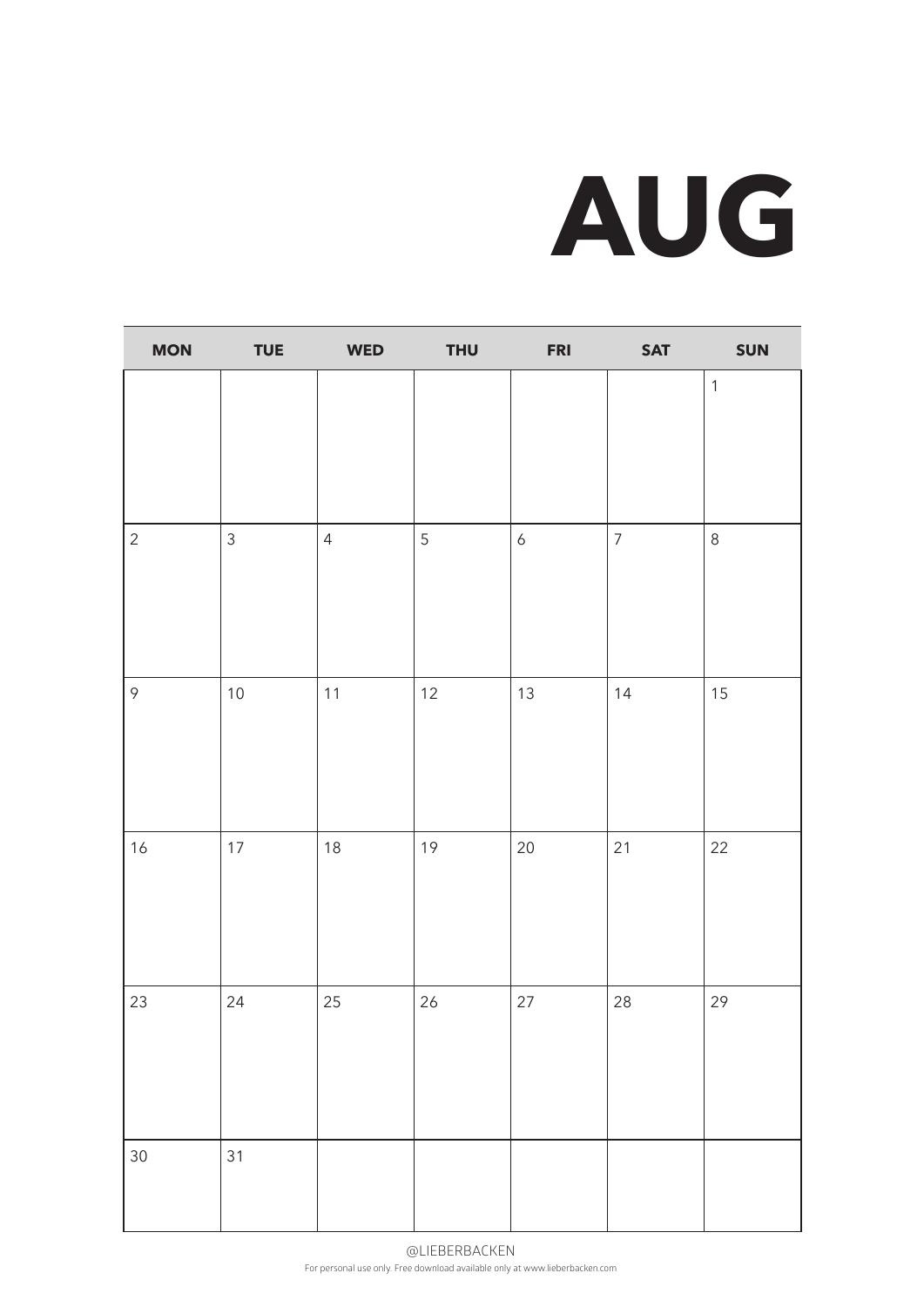#### **SEP**

| <b>MON</b>       | <b>TUE</b>     | <b>WED</b>     | <b>THU</b>     | <b>FRI</b>     | <b>SAT</b>     | SUN |
|------------------|----------------|----------------|----------------|----------------|----------------|-----|
|                  |                | $\overline{1}$ | $\overline{c}$ | $\mathfrak{Z}$ | $\overline{4}$ | 5   |
|                  |                |                |                |                |                |     |
| $\boldsymbol{6}$ | $\overline{7}$ | $\,8\,$        | $\mathcal{P}$  | $10$           | $11$           | 12  |
| 13               | 14             | 15             | 16             | $17$           | $18$           | 19  |
| 20               | 21             | 22             | 23             | 24             | 25             | 26  |
| 27               | 28             | 29             | 30             |                |                |     |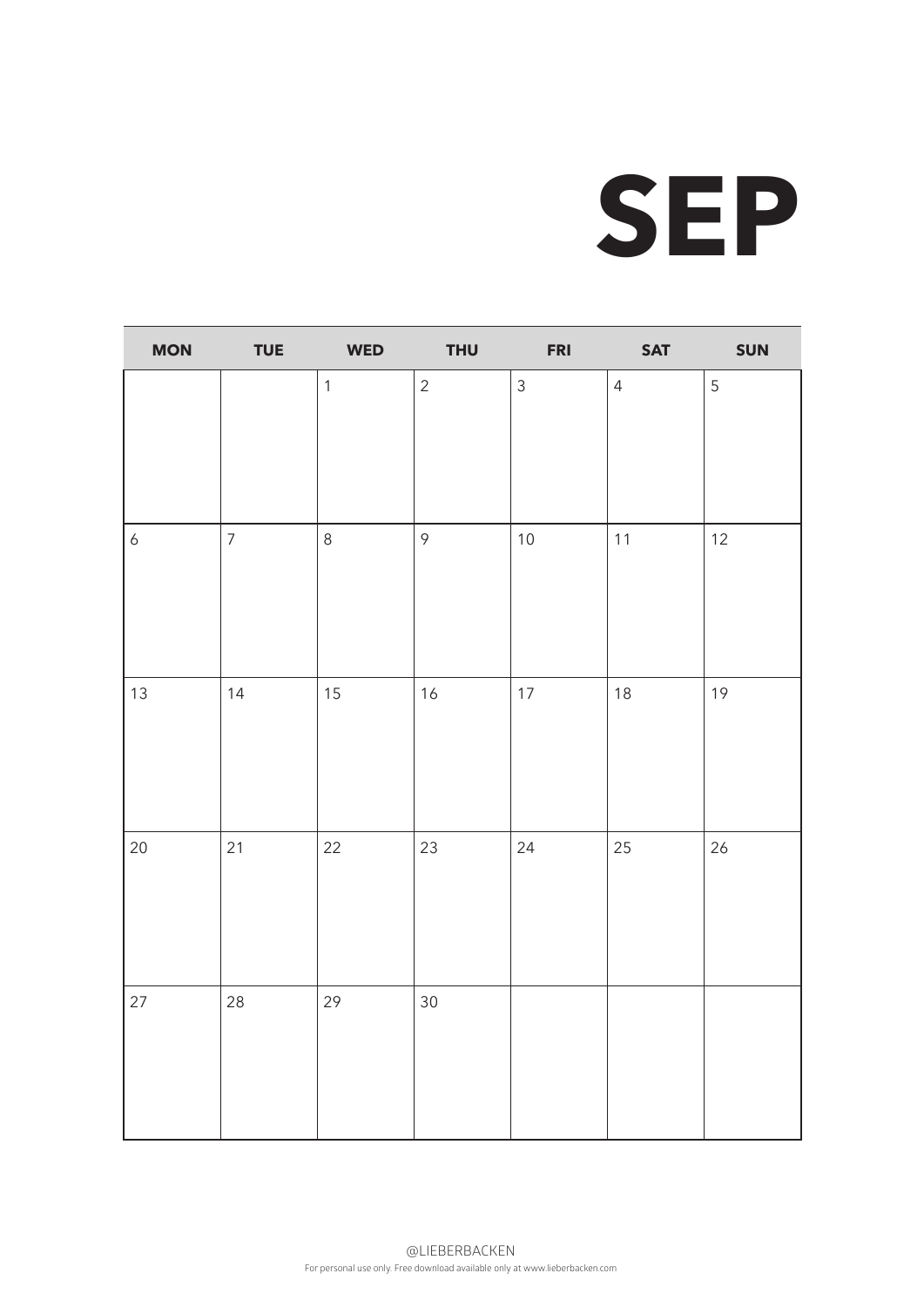#### **OCT**

| <b>MON</b>     | <b>TUE</b> | <b>WED</b>       | <b>THU</b>     | <b>FRI</b>   | <b>SAT</b>     | SUN            |
|----------------|------------|------------------|----------------|--------------|----------------|----------------|
|                |            |                  |                | $\mathbf{1}$ | $\overline{2}$ | $\mathfrak{Z}$ |
| $\overline{4}$ | 5          | $\boldsymbol{6}$ | $\overline{7}$ | $\,8\,$      | $\mathcal{P}$  | $10$           |
| $11$           | 12         | 13               | 14             | 15           | $16$           | $17$           |
| $18$           | 19         | 20               | 21             | 22           | 23             | 24             |
| 25             | 26         | 27               | 28             | 29           | $30\,$         | 31             |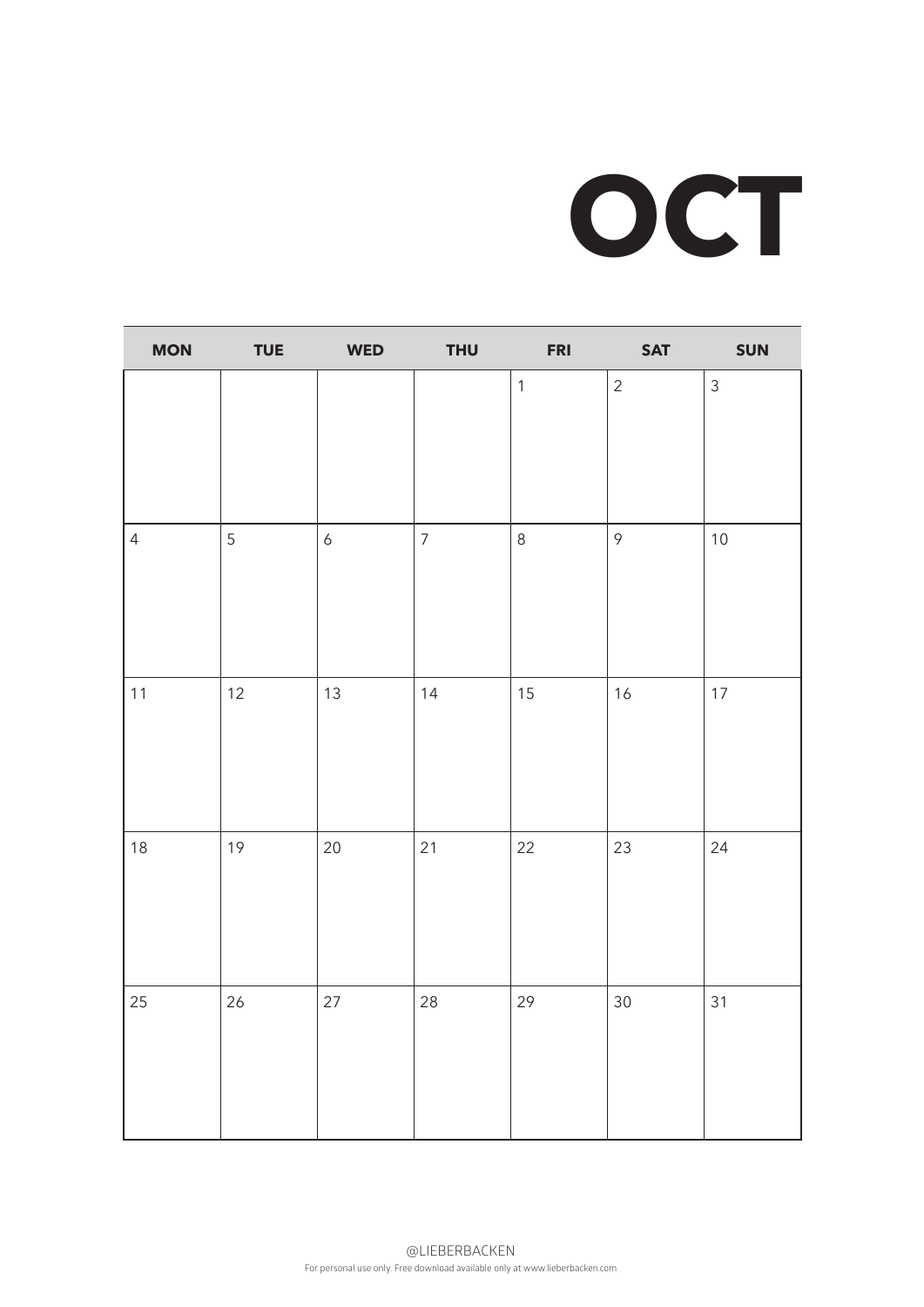# **NOV**

| <b>MON</b>   | <b>TUE</b>    | <b>WED</b>     | <b>THU</b>     | <b>FRI</b> | <b>SAT</b>       | SUN            |
|--------------|---------------|----------------|----------------|------------|------------------|----------------|
| $\mathbf{1}$ | $\sqrt{2}$    | $\mathfrak{Z}$ | $\overline{4}$ | $\sqrt{5}$ | $\boldsymbol{6}$ | $\overline{7}$ |
|              |               |                |                |            |                  |                |
| $\,8\,$      | $\mathcal{P}$ | $10$           | $11$           | 12         | 13               | 14             |
| 15           | $16$          | $17\,$         | 18             | 19         | $20\,$           | 21             |
| 22           | 23            | 24             | 25             | 26         | $27\,$           | 28             |
| 29           | 30            |                |                |            |                  |                |